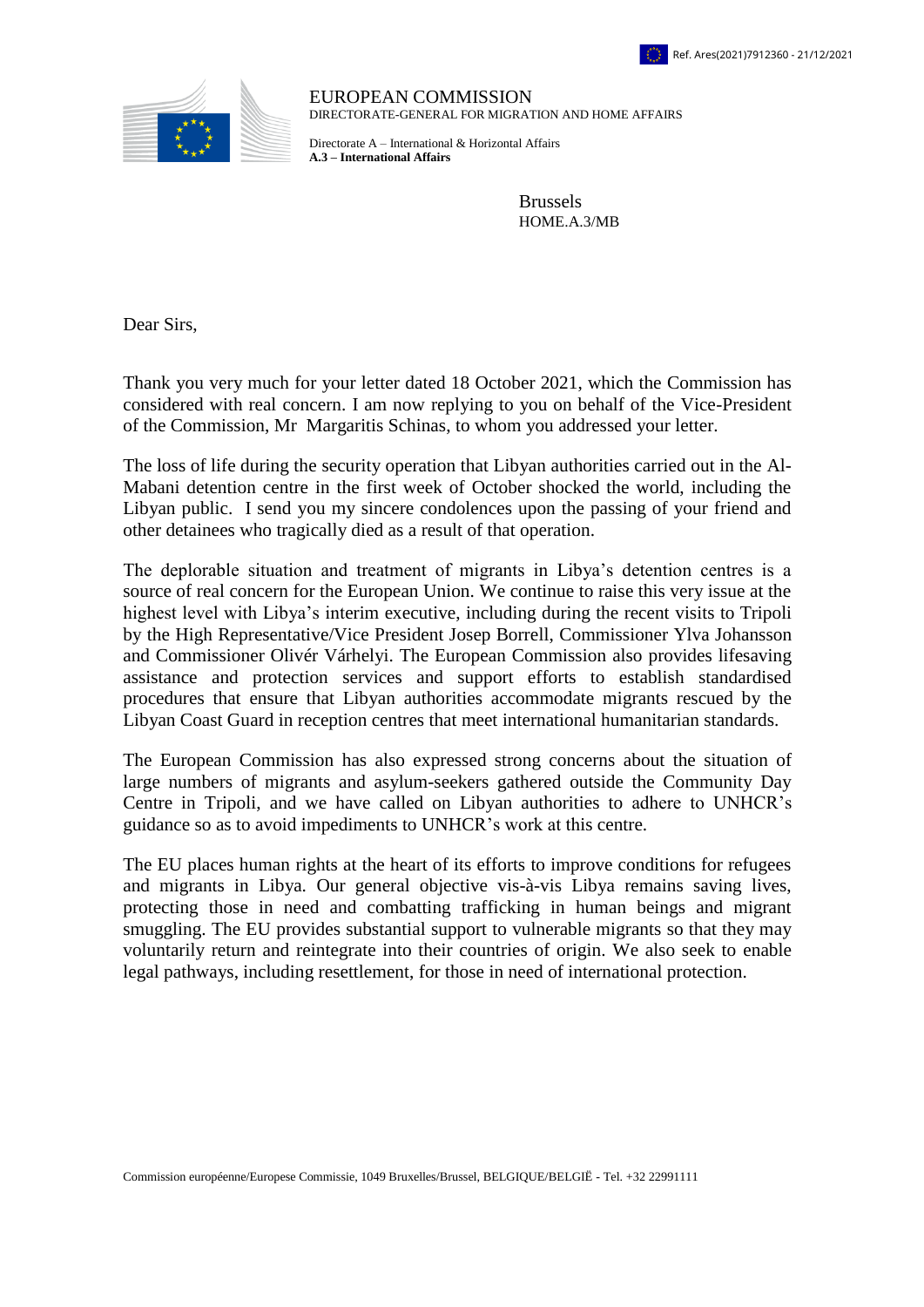The EU continues to stress, jointly with its international partners in the United Nations and the African Union, and in its interactions with Libyan authorities, that Libya must end the arbitrary detention of migrants and refugees and find alternatives to detention. The situation in these detention centres remains wholly unacceptable.

The European Commission has put in place a comprehensive range of actions to assist Libya in better managing migration in line with international standards. We work with UN Agencies, including the United Nations High Commissioner for Refugees (UNHCR), and NGOs to try to improve the conditions of migrants and refugees in Libya, provide protection, promote alternatives to detention and establish safe spaces for the most vulnerable. We have also stepped up assistance to migrants and refugees to help address the COVID-19 pandemic.

Supported by the EU Emergency Trust Fund for Africa, the International Organisation for Migration (IOM) and UNHCR have carried out the basic repair of infrastructure in official detention centres managed by the Libyan Directorate for Combatting Illegal Migration. These works have sought to improve hygienic conditions and basic infrastructure.

The European Union also works closely with Member States and UNHCR to make sure that resettlement pledges are implemented as swiftly as possible, especially as concerns resettling the most vulnerable refugees evacuated from Libya to Niger and Rwanda, and that direct resettlement and humanitarian corridors from Libya continue to function. Since November 2017, 6,583 persons have been evacuated or resettled from Libya: 1,761 people through resettlement in EU Member States; 813 individuals via humanitarian evacuations to Italy; 3,361 persons via the Emergency Transit Mechanism in Niger; and 648 persons via the Emergency Transit Mechanism in Rwanda.

Voluntary Humanitarian Return (VHR) from Libya remains an immediate and necessary life-saving option for stranded migrants who wish to return home and rebuild their lives. The voluntary humanitarian return programme responds to the humanitarian and protection imperatives of vulnerable and stranded migrants. The EU Trust Fund has made a substantial financial contribution to the return of 53,505 migrants from Libya to their countries of origin since 2015, implemented by IOM.

While evacuation flights have recently resumed, the number of humanitarian evacuation and resettlement places provided by third countries remains limited. Therefore, priority is given to refugees most at risk, including vulnerable individuals.

The EU, along with the United Nations and the African Union, has also been seeking to revitalise the Trilateral Task Force for Stranded Migrants in Libya to continue the evacuation of persons of concern from Libya via the Emergency Transit Mechanisms in Niger and Rwanda or via direct resettlement in third countries. I can assure you that the EU will do everything in its power, so that these mechanisms continue to operate and continue saving lives.